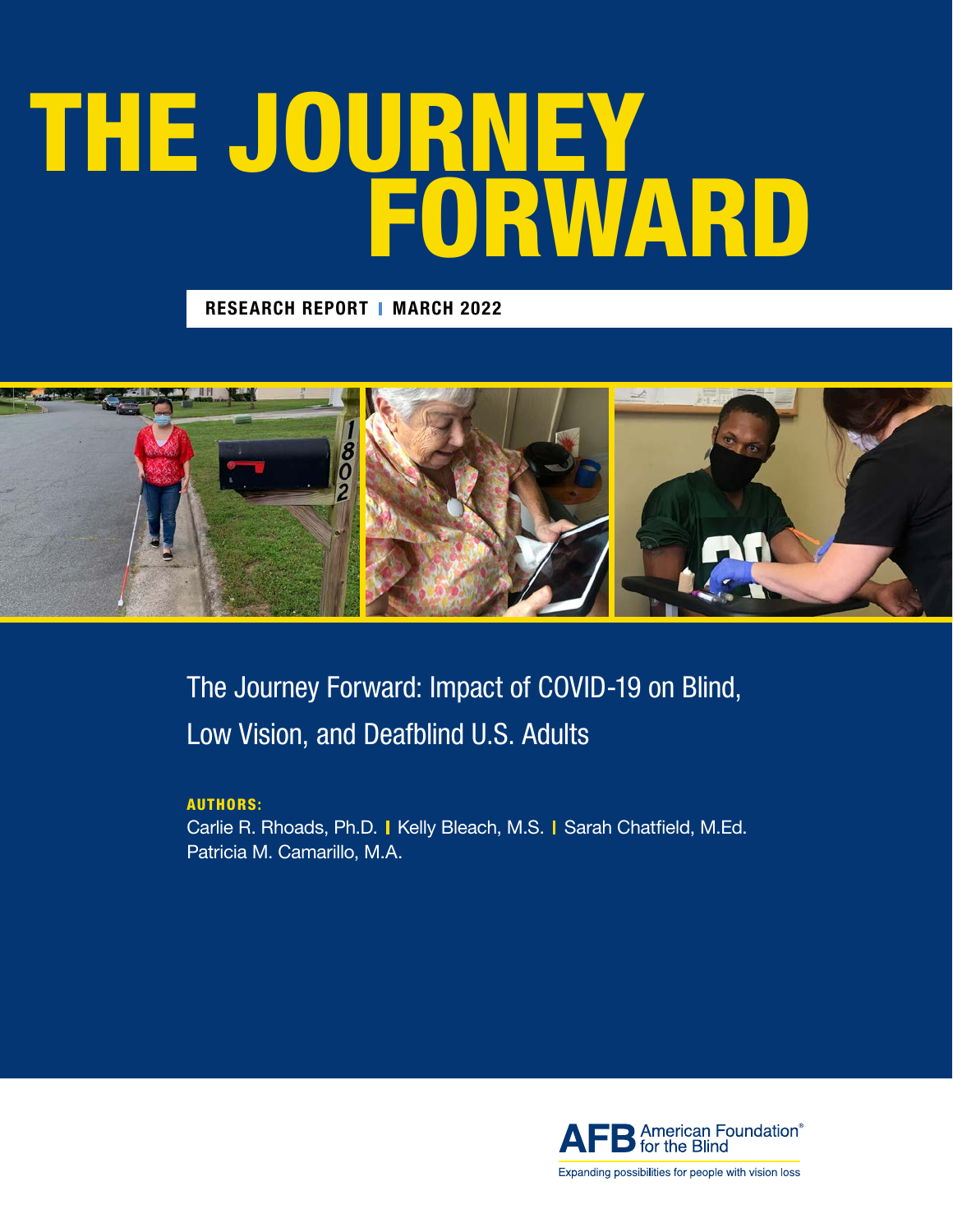# THE JOURNEY FORWARD

## The Journey Forward: Impact of COVID-19 on Blind, Low Vision, and Deafblind U.S. Adults

#### SUGGESTED CITATION

Rhoads, C. R., Bleach, K., Chatfield, S., & Camarillo, P. M. (2022). *The Journey Forward: Impact of COVID-19 on Blind, Low Vision, and Deafblind U.S. Adults.* American Foundation for the Blind.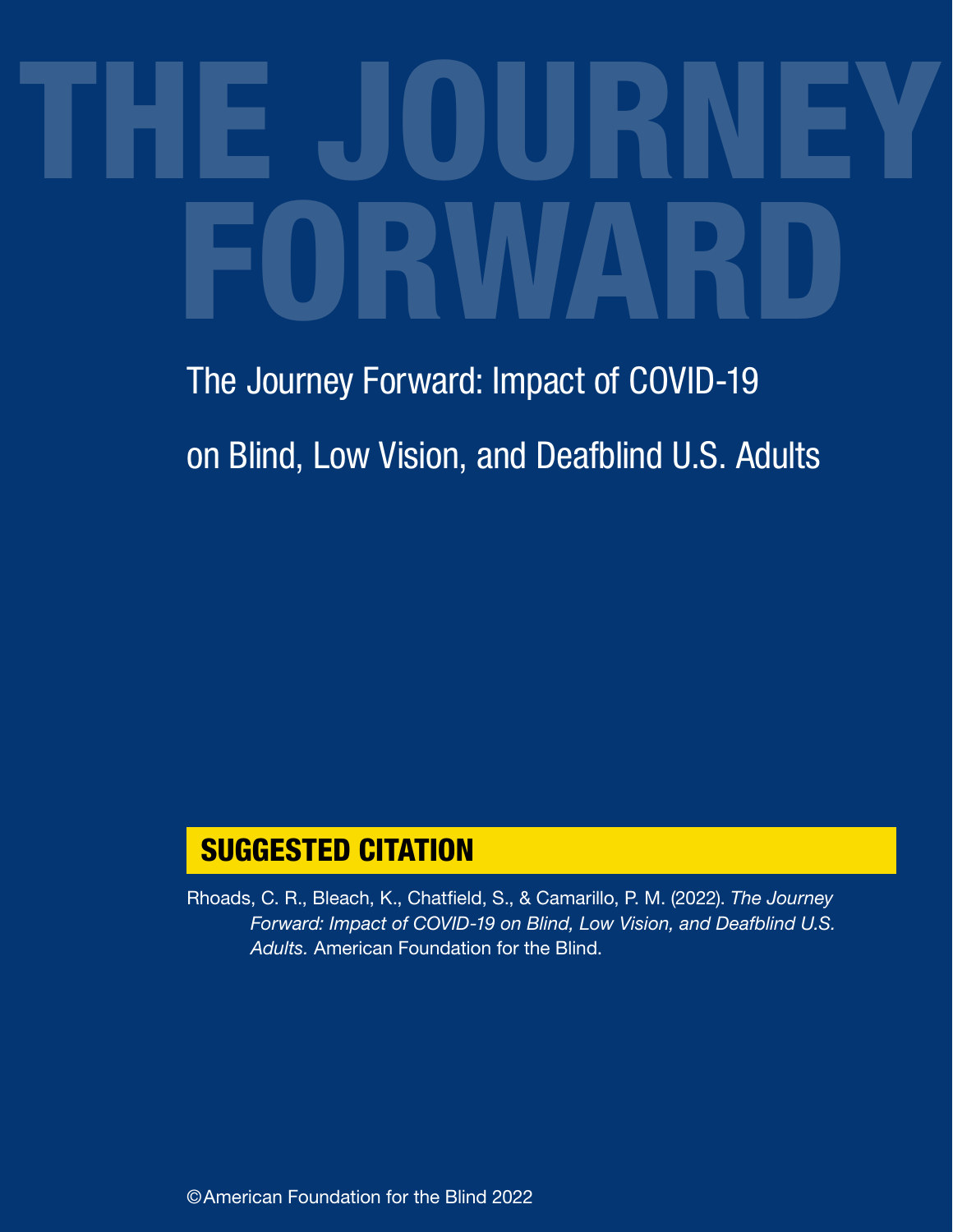## THE JOURNEY FORWARD

#### TABLE OF CONTENTS

| 22 |
|----|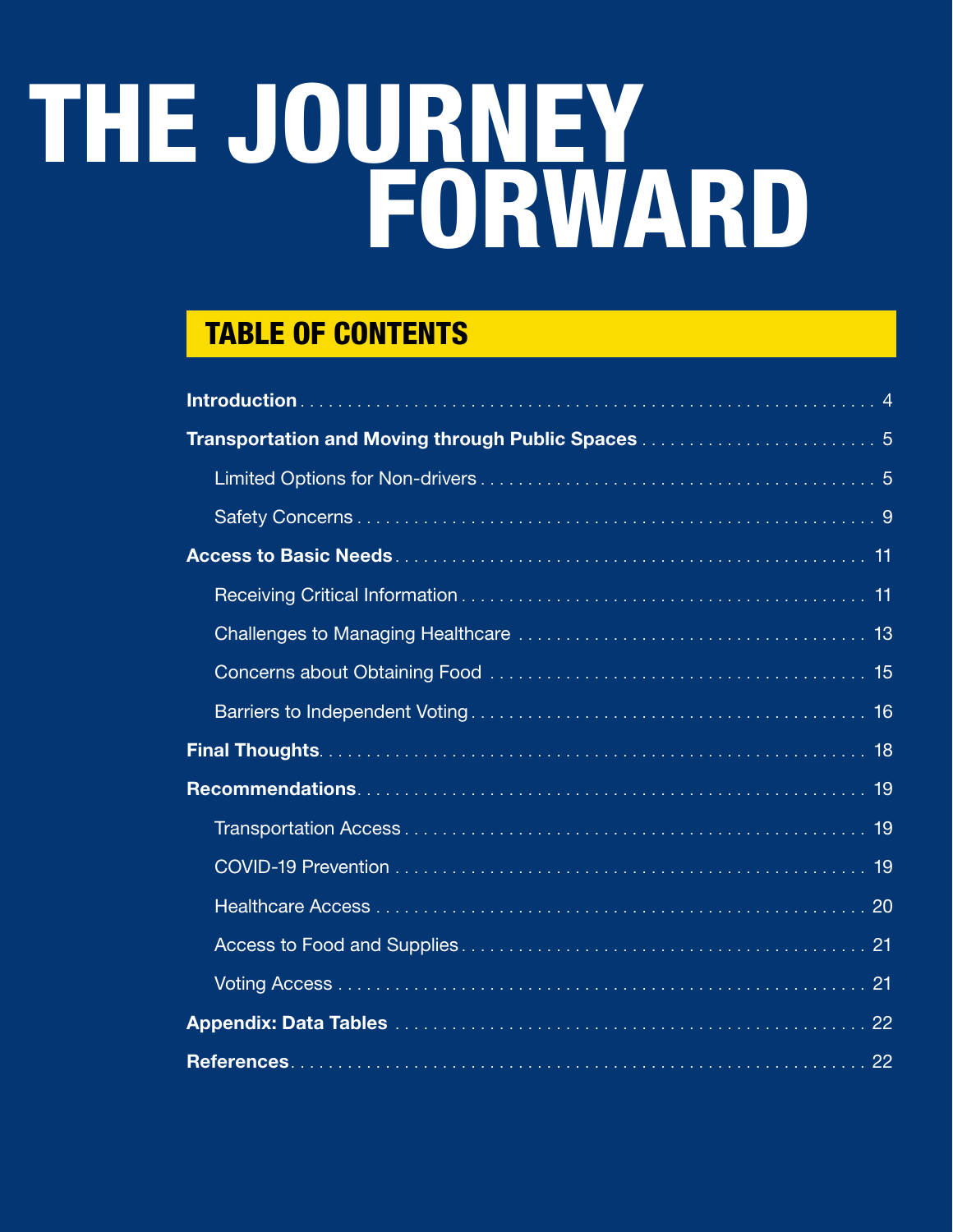## **INTRODUCTION**

In July and August of 2021, the *Journey Forward* survey was conducted to capture the experiences of adults with low vision or blindness during the COVID-19 pandemic. The findings supplement the results of the 2020 *Flatten Inaccessibility* [1] survey that was administered early in the pandemic, in April 2020. Different questions were asked in the two surveys, with *Journey Forward* focusing on issues that had evolved or had been introduced since the earlier survey, such as access to COVID-19 testing and vaccines, healthcare, food and supplies, as well as access to voting in the 2020 elections.

The *Journey Forward* survey was completed by 488 adults in the United States who are blind, have low vision, or are deafblind. Data was gathered through an accessible online survey to aid in understanding the short-term and long-term impact of the pandemic on those with vision loss. Of the 488 participants, 39% reported becoming visually impaired before age 2, 34% between the ages of 2 and 19, 27% in either their 20s, 30s, or 40s, and 4% in their 50s or later. Participants also shared if they identified as someone who is blind (38%), has low vision (52%), or is deafblind (8%); 2% preferred not to answer. Thirty-two percent of participants also identified as having an additional disability. Additional demographic data, including gender and race/ethnicity, are provided in the Appendix.

This report highlights key findings of the *Journey Forward* survey. Specifically, it describes some of the critical challenges encountered by people who are blind, have low vision, or are deafblind, as safe and efficient transportation options became limited in the extreme during the COVID-19 pandemic and as barriers—including digital accessibility problems and poorly executed policies, such as drive-up only protocols—reduced access to necessities, such as healthcare, medical supplies, and food.

While a few data tables are included in the report narrative, a more comprehensive list of data tables is provided in the Appendix, available at www.afb.org/JF.

The *Journey Forward* represents a reflection on experiences during a year and a half of the COVID-19 pandemic, through the Summer of 2021. Although the data gathered from the survey participants revealed challenges specific to COVID-19, it also provided insights into the systemic issues that people with vision loss encounter on a regular basis. The report concludes with recommendations that can be valuable in shaping the experiences of those with vision loss today and in the journey forward.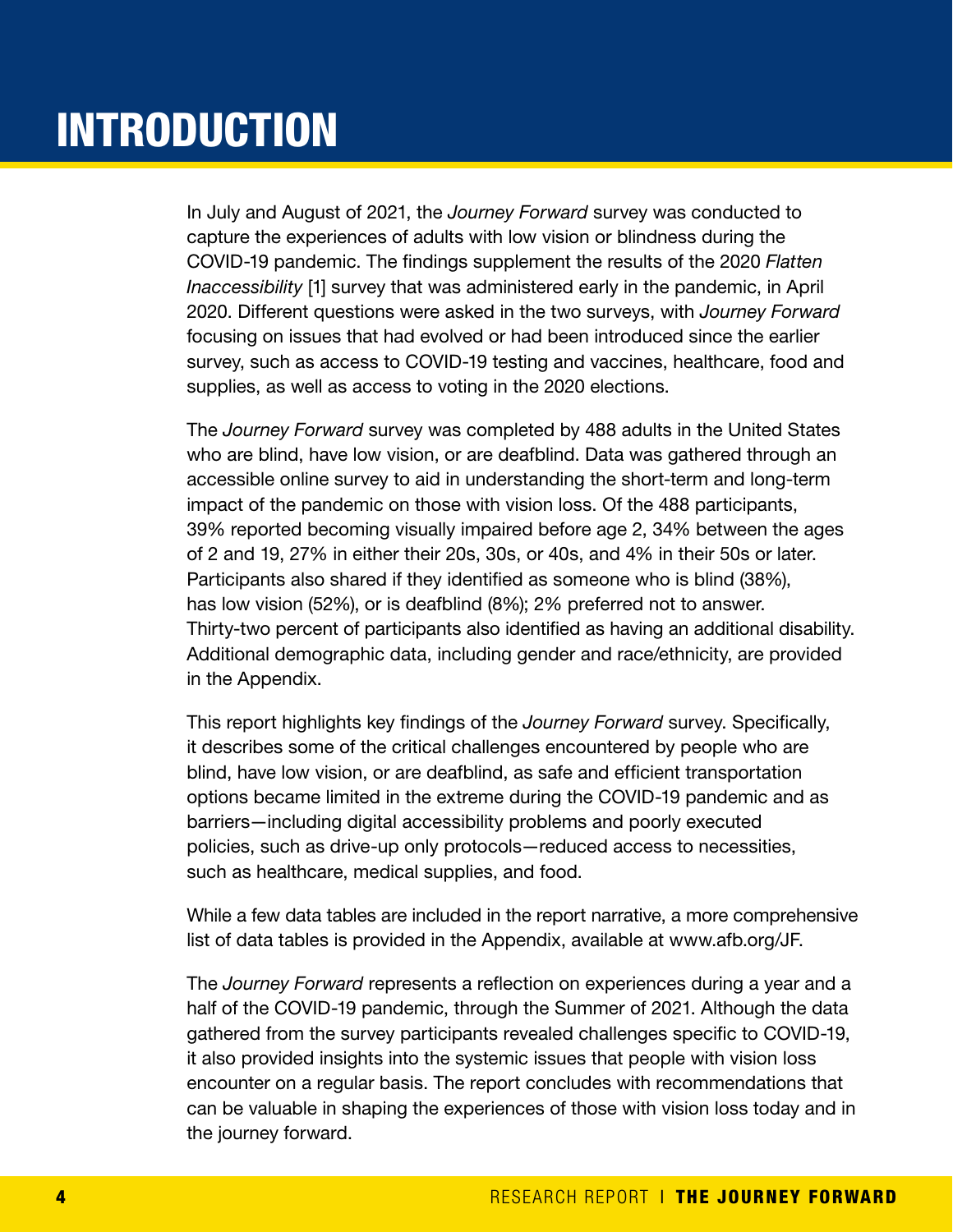## TRANSPORTATION AND MOVING THROUGH PUBLIC SPACES

When driving is no longer possible, getting to where one wants and needs to go requires navigating a complex patchwork of public and private transportation systems. As described in AFB's white paper on *Improving Transportation Systems for People with Vision Loss* [2]*,* for people with a visual impairment, there are unique challenges such as safely moving through unfamiliar environments. Even in the best of times, lack of transportation can be a major barrier to receiving medical services, maintaining social networks, and obtaining and retaining employment. The COVID-19 pandemic resulted in significant reductions in transportation availability and safety, and the consequences could be dire with regard to access to healthcare or food.

#### LIMITED OPTIONS FOR NON-DRIVERS

Access to reliable, affordable, and efficient transportation remained a challenge to people who are visually impaired, confirming the concerns expressed in the *Flatten Inaccessibility* study. In particular, traveling to and from testing and vaccination sites, drive-up and waiting policies, safety concerns, and obtaining and retaining employment were key issues that respondents described.

In *Flatten Inaccessibility,* 81% of the respondents agreed or strongly agreed with the statement, "I am concerned that because I do not drive, I will not be able to get myself or a family member to a hospital or healthcare facility if they have severe COVID-19 symptoms," and 79% agreed or strongly disagreed with the statement, "I am concerned that because I do not drive, I will have difficulty getting groceries or other key essentials."

The pandemic caused nationwide logistical problems with transportation, resulting in significant challenges for people with visual impairments. Public transportation routes, often the most cost-effective and reliable means of travel for non-drivers, were reduced or halted, and changes in schedules were difficult to find online. Private rideshare services became less available and more expensive. This resulted in immediate consequences, as described by a participant in the *Journey Forward* study.

"Restricted bus services and reduced number of Uber/Lyft drivers made transportation to and from work a greater challenge."*—Study participant*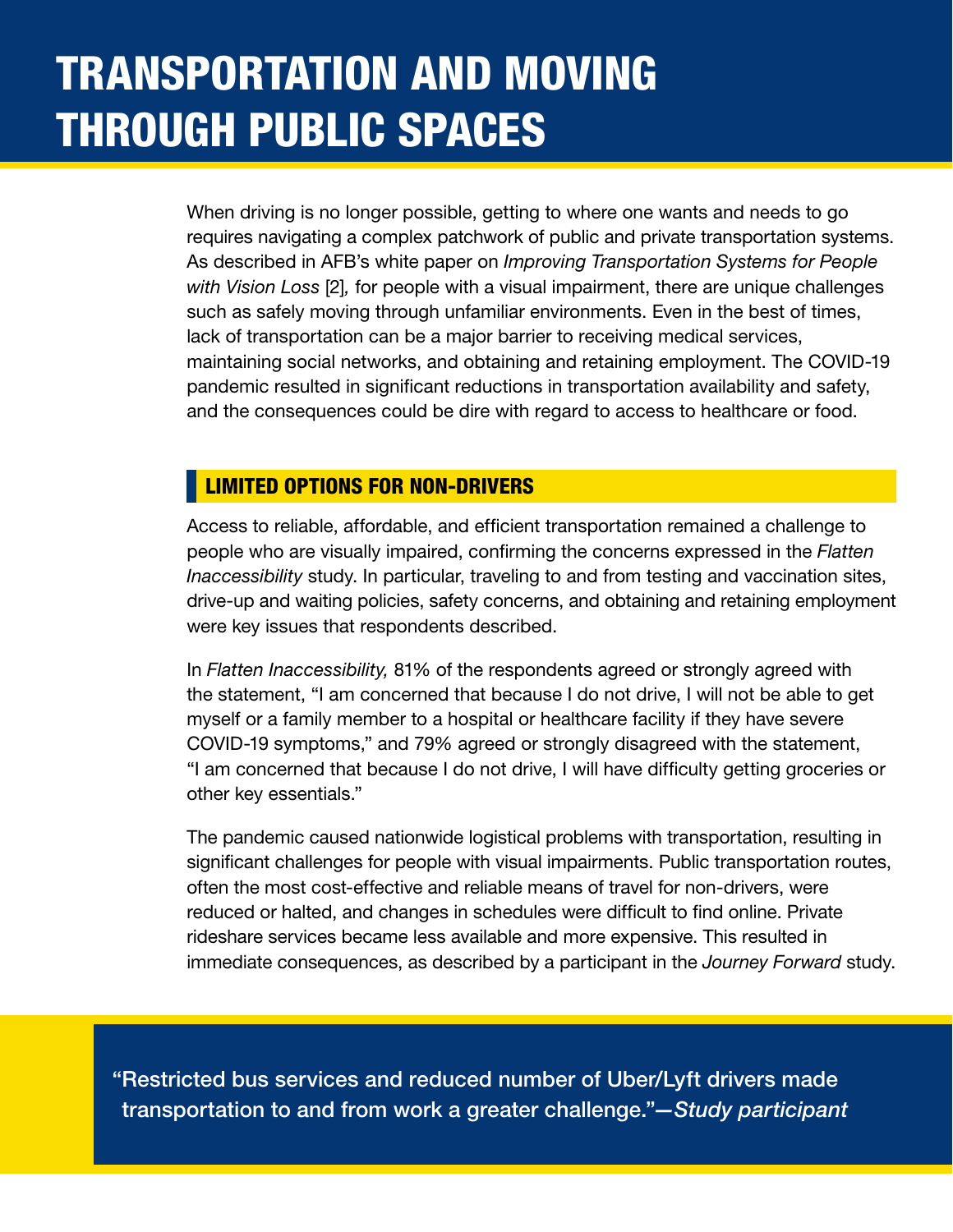#### TRANSPORTATION AND MOVING THROUGH PUBLIC SPACES

Social systems, such as families and neighbors, were often relied on for driver support, though this often resulted in the anxiety of being exposed or exposing someone to the virus. During the pandemic, 279 participants (59%) traveled to get a COVID-19 test and 343 participants traveled to receive a COVID-19 vaccine. About 40% reported getting a ride from someone they lived with and about 30% went in a car with someone they asked to give them a ride. Others rode a bike, walked, or took public transportation, rideshare, taxi, or non-emergency medical transportation.

When asked about seeking healthcare services without a vehicle (for example, by walking or taking the bus), almost half of the 185 respondents reported that they were asked to wait outside the facility until the medical provider was ready to see them. In some cases, exceptions were made, but too many participants were left outside in unsafe conditions, in which they felt uncomfortable and fearful.

"It was very difficult. Having albinism [and] having to wait in the sun in the desert in 109° is a problem! Frustrated and very concerned."*—Study participant*

"There was no designated safe place or assistance on where to go if you did not have a vehicle, so we just sat on the pavement a few feet down from the door. One place told us we could not sit there and would have to wait in a car. I told them we were walkers and then we got told we cannot sit in front of the building. My daughter took me to a parking spot where we sat on the ground."*—Study participant*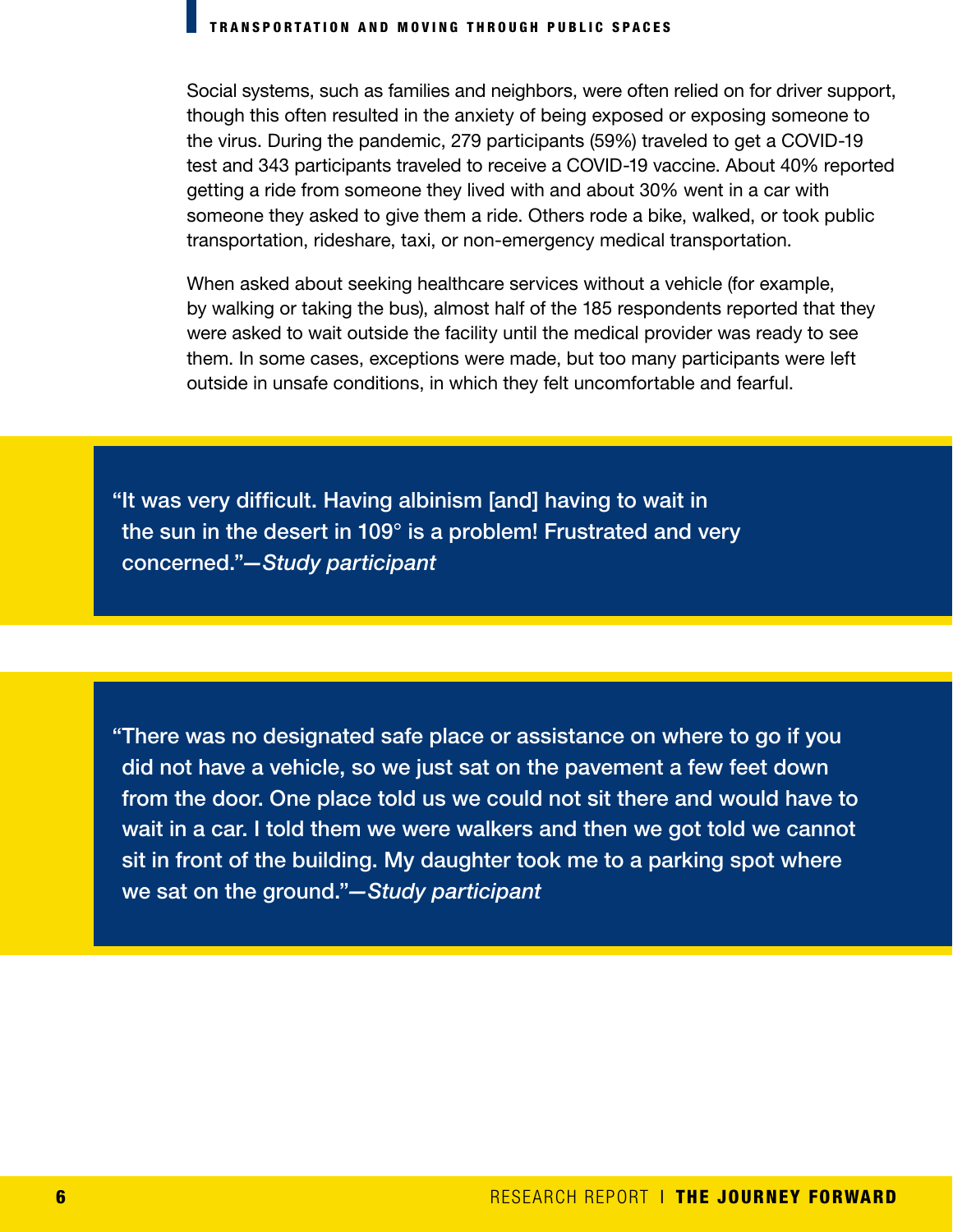Survey participants described a variety of concerns about the availability and safety of transportation during the pandemic, outlined in Table 1.

#### TABLE 1:

#### During the COVID-19 pandemic, have you experienced any of the following related to your use of transportation? Select all that apply. (n=432)

| I was concerned for my safety and chose not to travel.                                                               | 203 |
|----------------------------------------------------------------------------------------------------------------------|-----|
| There were longer wait times to get a rideshare vehicle or taxi.                                                     | 131 |
| Bus or train service in my community was restricted.                                                                 | 126 |
| I could not monitor if other riders were following COVID-19 safety<br>precautions.                                   | 114 |
| Prices for taxis and/or rideshare services, such as Uber or Lyft,<br>increased in my community.                      | 111 |
| Bus or train service in my community was canceled.                                                                   | 89  |
| Riders were required to board the bus from the back.                                                                 | 89  |
| Availability of paratransit rides was restricted in my community.                                                    | 77  |
| People outside of my home who previously offered me rides stopped<br>offering rides due to COVID-19 safety concerns. | 68  |
| I no longer accepted rides from others outside my home because I<br>had concerns for my safety.                      | 67  |
| Volunteer or paid drivers/services I had used prior to the COVID-19<br>pandemic were no longer available.            | 52  |
| I was not allowed to speak to the driver when riding public<br>transportation.                                       | 35  |
| Paratransit (door-to-door service for disabled or older people) was<br>no longer available in my community.          | 33  |
| Other.                                                                                                               | 44  |
| I prefer not to answer.                                                                                              | 10  |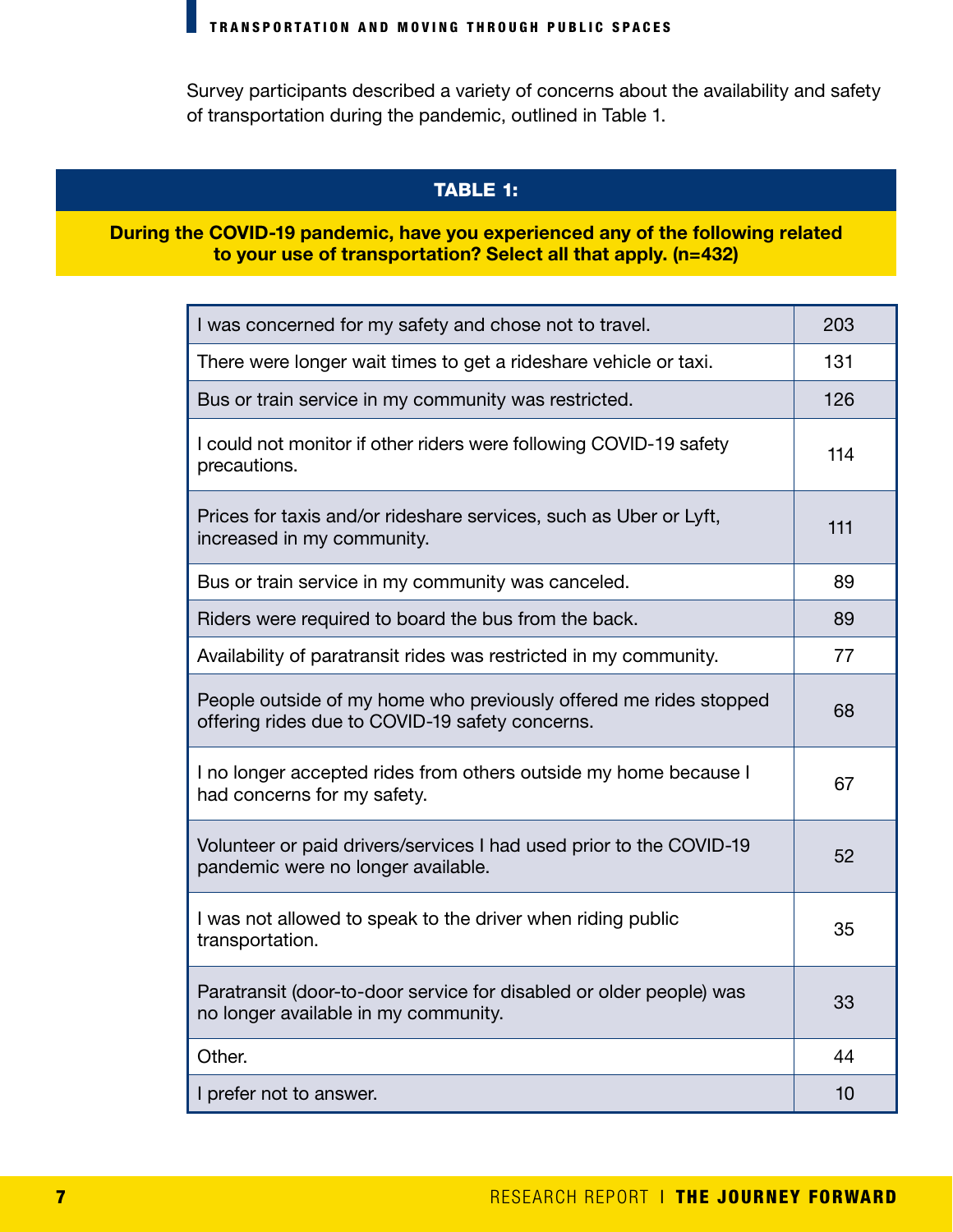"I use several forms of transportation, train, bus, rideshare, door-to-door services. The train and bus had many cancelations and ride restrictions. Several route times were canceled, and other ride times were restricted to 50% capacity. The Greyhound bus had canceled my ticket twice due to overbooking past 50%. Ride shares became scarce and limited to the time of day I was traveling. The wait time changed from 5–10 minutes to 25–40 minutes for one ride. The door-to-door services restricted locations to where they would pick me up and take me home."*—Study participant* 

"Being a blind person was especially hard on me during the pandemic because of the heightened risk of exposure to COVID-19. When and if I traveled, I relied on my family for transportation because they are the only people I trust when it comes to safety during the pandemic. Whenever I needed to use rideshare services, I always went with my mother because of the need for assistance following social distancing measures and monitoring if others are wearing masks. When I would ride the bus, my mother had to assist with receiving and giving the cash to the driver so that I don't touch anything. I made sure not to touch doorknobs, railings on the bus, and if I did, [I] immediately disinfect my hands. Waiting for the buses took a long time, and the prices of ridesharing services increased depending on the peak hours."*—Study participant*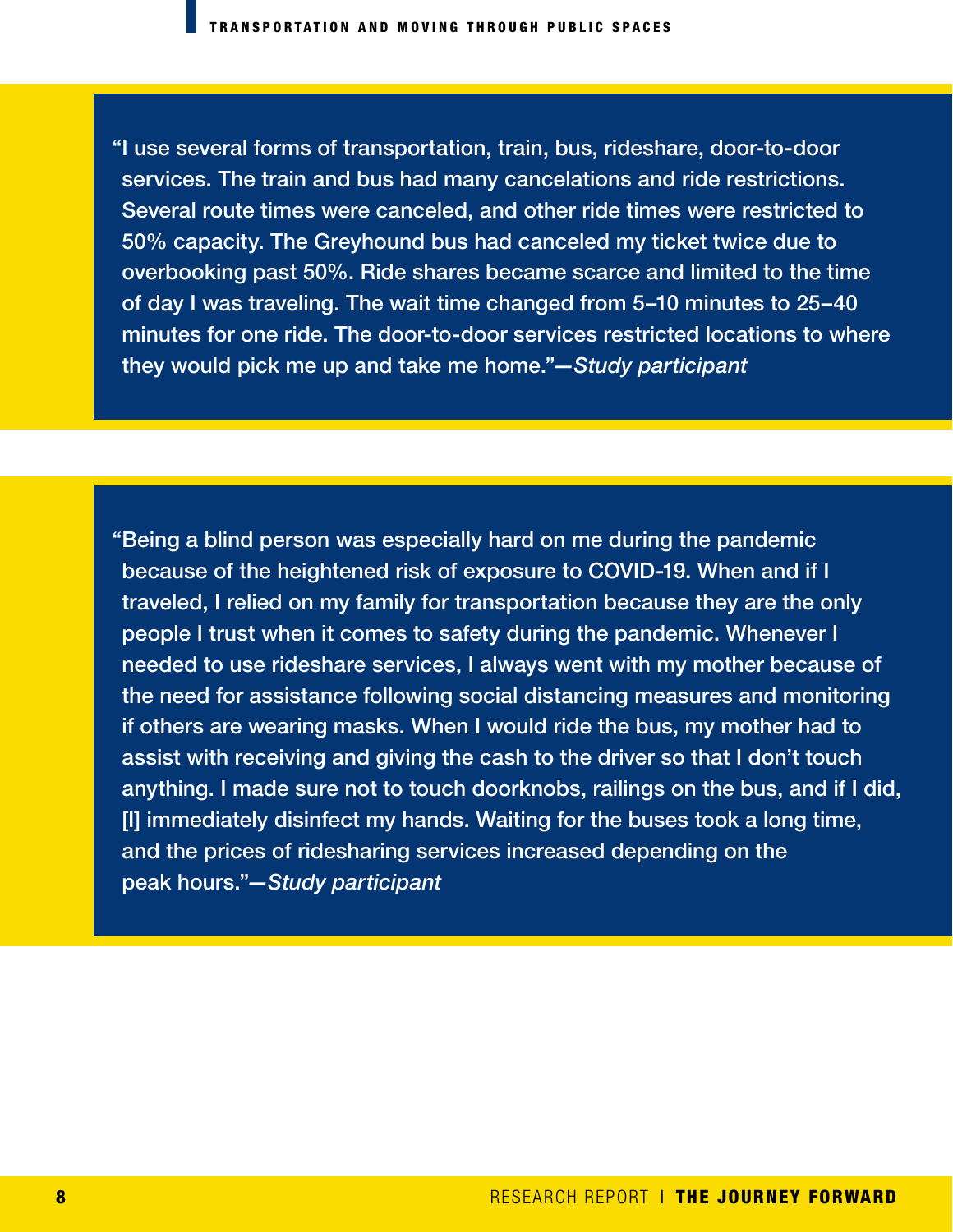#### SAFETY CONCERNS

People generally felt unsafe while traveling through public spaces due to worry over whether they were maintaining social distancing and because they could not see if the people around them were following safety protocols. When asked if they had concerns about maintaining social distancing, 71% of 451 respondents reported that they did. In particular, this concern presented itself in indoor public spaces such as grocery stores or doctor's offices (n=232), when with a family member, friend, or someone they hire to give them a ride who does not live in their home (n=140), and when in outdoor public spaces such as a park (n=121). Actions they took to mitigate safety issues are described in Table 2.

#### TABLE 2:

#### Select all of the following you did to address your concerns about maintaining social distance and/or monitoring if others were wearing masks. (n=318)

| I washed my hands more frequently.                                   | 173 |
|----------------------------------------------------------------------|-----|
| I relied on a sighted person at the location to provide information. | 172 |
| I used additional PPE such as gloves or a stronger mask.             | 137 |
| I used a visual interpreting service such as Aira or Be My Eyes.     | 70  |
| I did not do anything.                                               | 36  |
| Other.                                                               | 31  |
| I prefer not to answer.                                              | 2   |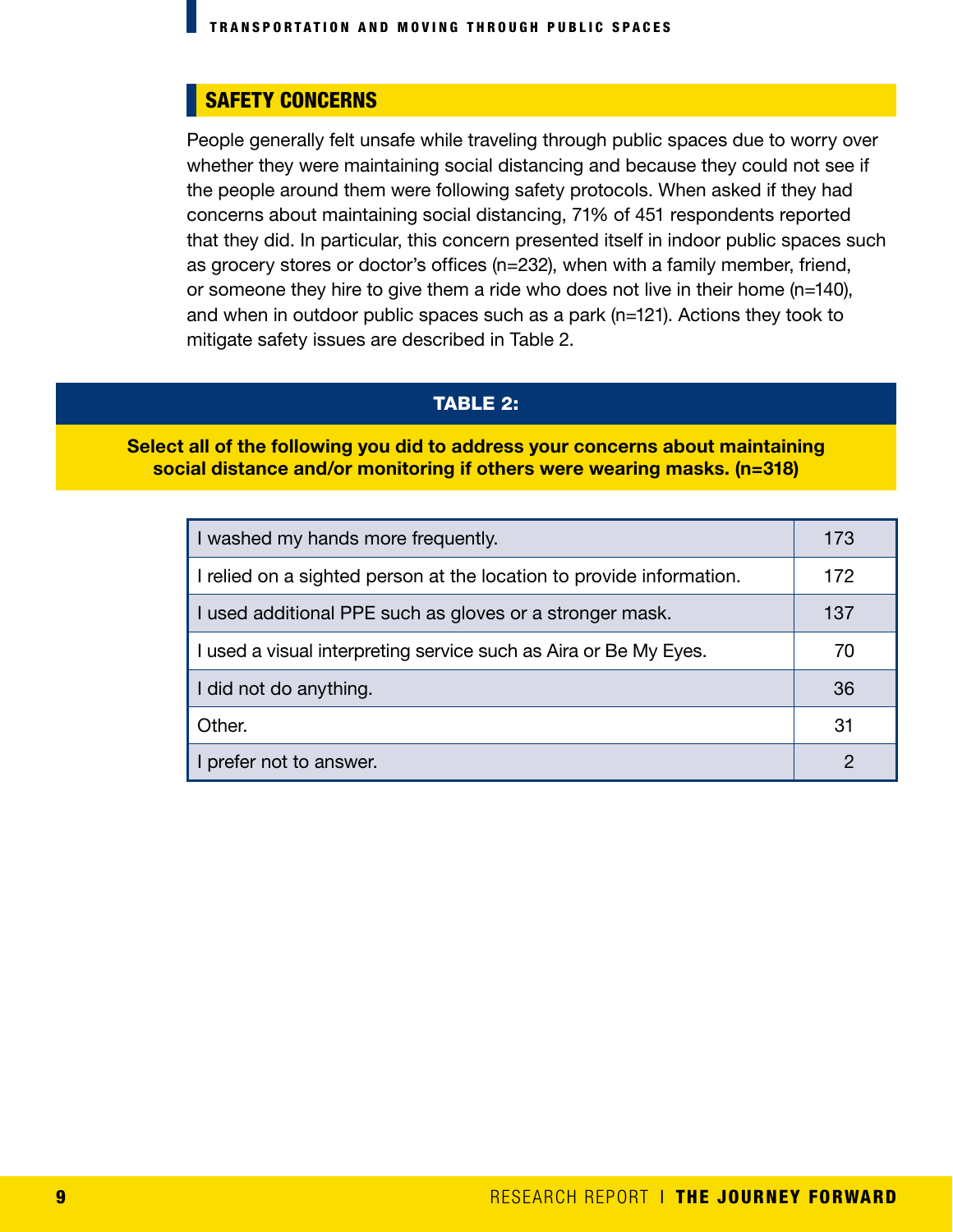"Before the pandemic I was able to take buses and trains and walk everywhere independently. I was able to go to grocery stores on my own and do many errands. During the pandemic, I did not feel safe doing any of these things on my own, so my partner drove me to every appointment and purchased all the groceries, etc. I did not feel safe because of the high number of cases and not being able to see who is distancing or who is wearing masks or trusting others to take things seriously. Public transit also had restricted routes and rideshare was much more expensive. If I did go somewhere on my own, I would not be able to distance safely or not get the same customer service assistance. Because I need more things to be hands-on, more people were more nervous about working with me, and I was nervous about working with them. Staff shortages also meant it would be harder to get the support I needed."*—Study participant*

Non-drivers clearly had difficulty accessing transportation during the COVID-19 pandemic. In addition, they felt unsafe moving through public spaces. This resulted in difficulties in accessing basic needs, such as healthcare, medical supplies, food, and voting.

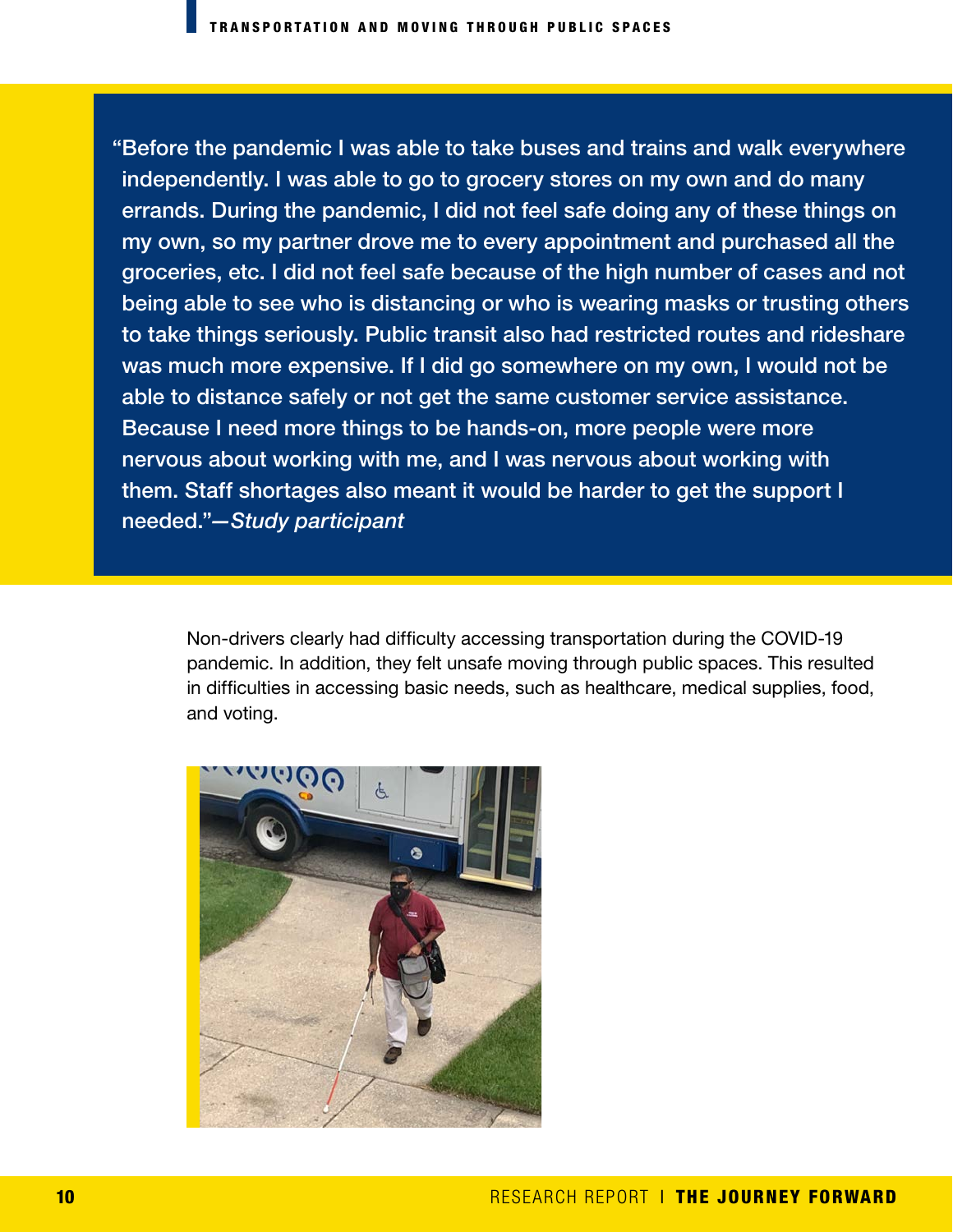## ACCESS TO BASIC NEEDS

During the COVID-19 pandemic, as in-person access diminished, reliance on web-based information and interfaces grew. Where these services were inaccessible, there were critical barriers to meeting one's basic needs. Risks and consequences to both physical and mental health were reported by study participants. Even where services were sought in person, exclusionary policies and procedures resulted in compromised care and higher anxiety.

#### RECEIVING CRITICAL INFORMATION

News about the COVID-19 pandemic was generally available; however, there were some frustrating gaps, as a participant describes.

"I could read statewide tabular data throughout the pandemic, but my state also released a color-coded map and a flowchart indicating precautions to take in each zone. Press releases mentioned how many towns were in the red zone, but since neither the map nor the chart was accessible, I didn't always know when my town was in that zone or how that should affect my behavior."*—Study participant* 

Similarly, survey respondents had mixed experiences accessing COVID-19 vaccine information. Of 395 respondents to the query about access to vaccine information, 64% agreed or strongly agreed that they had easy access, 22% disagreed or strongly disagreed, and 14% neither agreed nor disagreed. Participants frequently had someone else schedule their COVID-19 vaccine appointment (47%) while others were able to do so themselves (34%); 19% had no experience scheduling a vaccine or preferred not to answer. Of the 159 participants that reported on the accessibility of scheduling a vaccine themselves, 66% agreed or strongly agreed that the process was accessible, 15% disagreed or strongly disagreed, and 19% neither agreed nor disagreed or preferred not to answer. Often, it was a family member who scheduled the vaccine appointment, as shown in Table 3.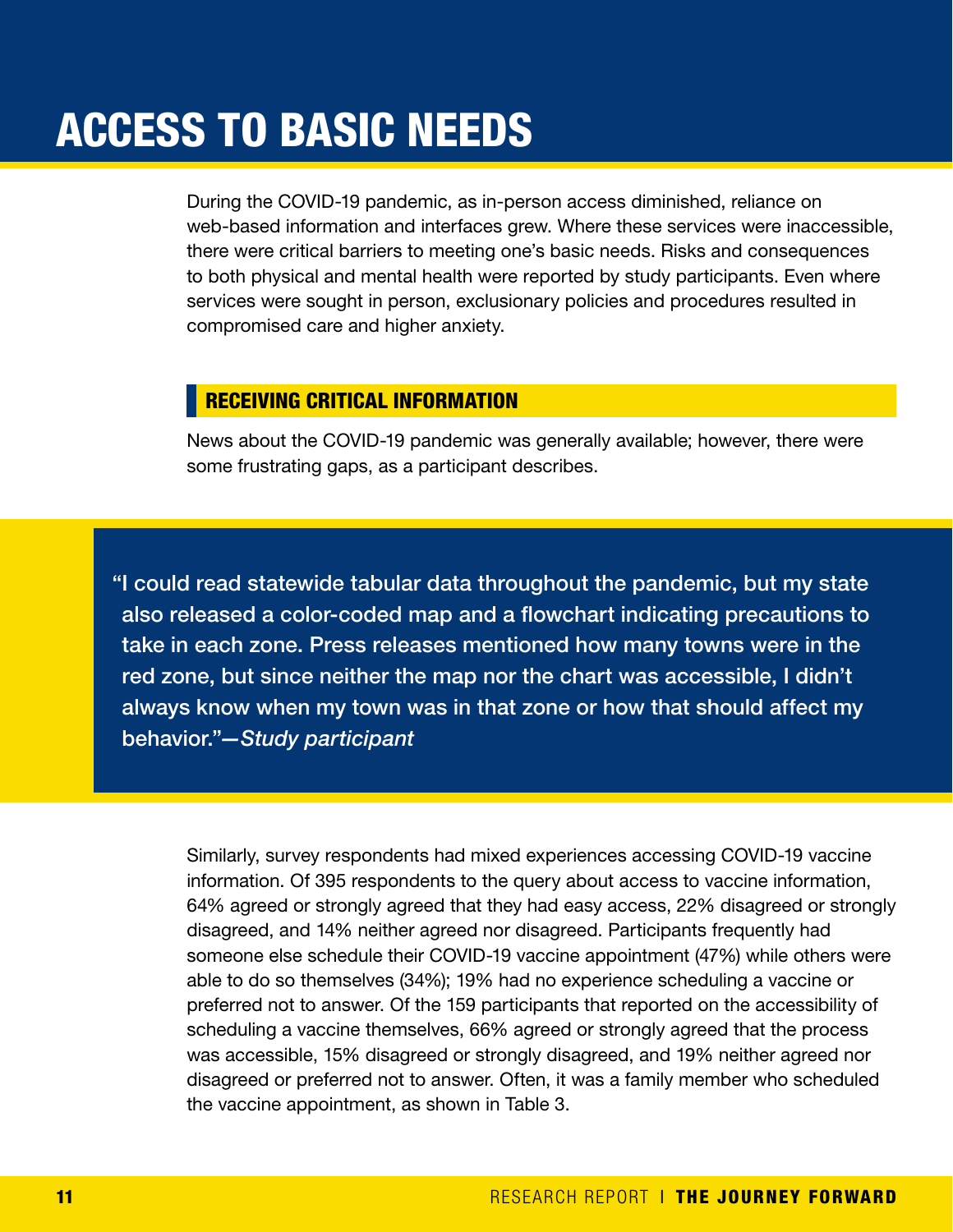"Many of the county and state websites were completely inaccessible to screen reader users. The online system to sign up for vaccines was so overloaded that it was [even] impossible for nondisabled people to use them to book appointments. The website would time out before any useful information was given and there was not enough time to even schedule an appointment when one was open."*—Study participant* 

#### TABLE 3:

#### Who scheduled the COVID-19 vaccine appointment for you? (n=217)

| A family member                                                                | 47% |
|--------------------------------------------------------------------------------|-----|
| A friend                                                                       | 17% |
| A healthcare provider                                                          | 18% |
| An individual at an agency or organization for the blind                       | 7%  |
| An individual at an agency or organization for older<br>people/senior citizens | 1%  |
| Other                                                                          | 10% |

"I think it is assumed that someone else is available (friend, family, whoever) to help/look out for us. Some of us have people to do that. Many people do not. I would rather not have to ask someone to help me but sometimes it is just easier/quicker. It doesn't solve the bigger problem."*—Study participant*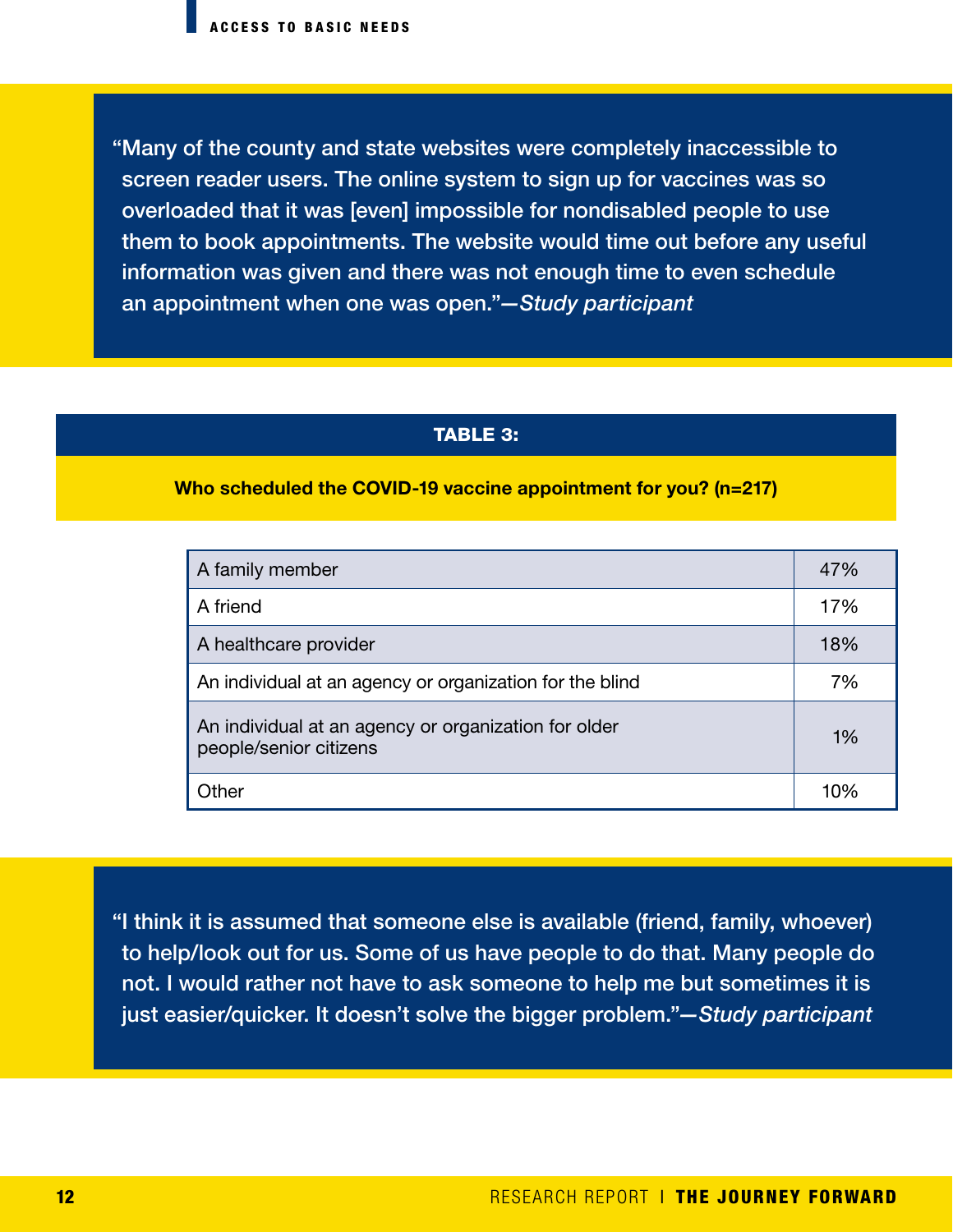#### CHALLENGES TO MANAGING HEALTHCARE

Survey respondents expressed considerable concern about barriers to obtaining health care and supplies and frustration with protocols that did not take into account patients or customers with a visual impairment. In addition to the aforementioned requirement to wait outside a facility until called, participants found it difficult to complete paperwork, navigate physical spaces on their own, and access telehealth.

"Healthcare is so far from being fully accessible. From inaccessible forms and websites to the lack of accessible buildings and medical equipment, [the lack of accessibility] causes problems with medical care for people with disabilities. You would think the medical field would understand…"*—Study participant*

Of the 202 participants that responded to a question about getting needed healthcare supplies or prescriptions, 43% reported having challenges. Barriers included difficulty getting in touch with the doctor's office or pharmacy, transportation challenges, and inaccessible websites and prescription labels. Fortunately, as a few respondents noted, over time, delivery and mail options expanded and delivery fees were waived by some pharmacies.

In reply to the question "When you, your child, or someone whose healthcare you assist with were receiving medical care, were you allowed to have someone with you who would normally assist you with accessibility issues in a medical setting?" 25% of the 356 respondents indicated that this was not allowed.

"I had to rely more on the medical staff. They didn't understand all of the issues involved in being visually impaired. Some gave me a hard time filling out forms. They were upset that they had to fill them out for me."*—Study participant*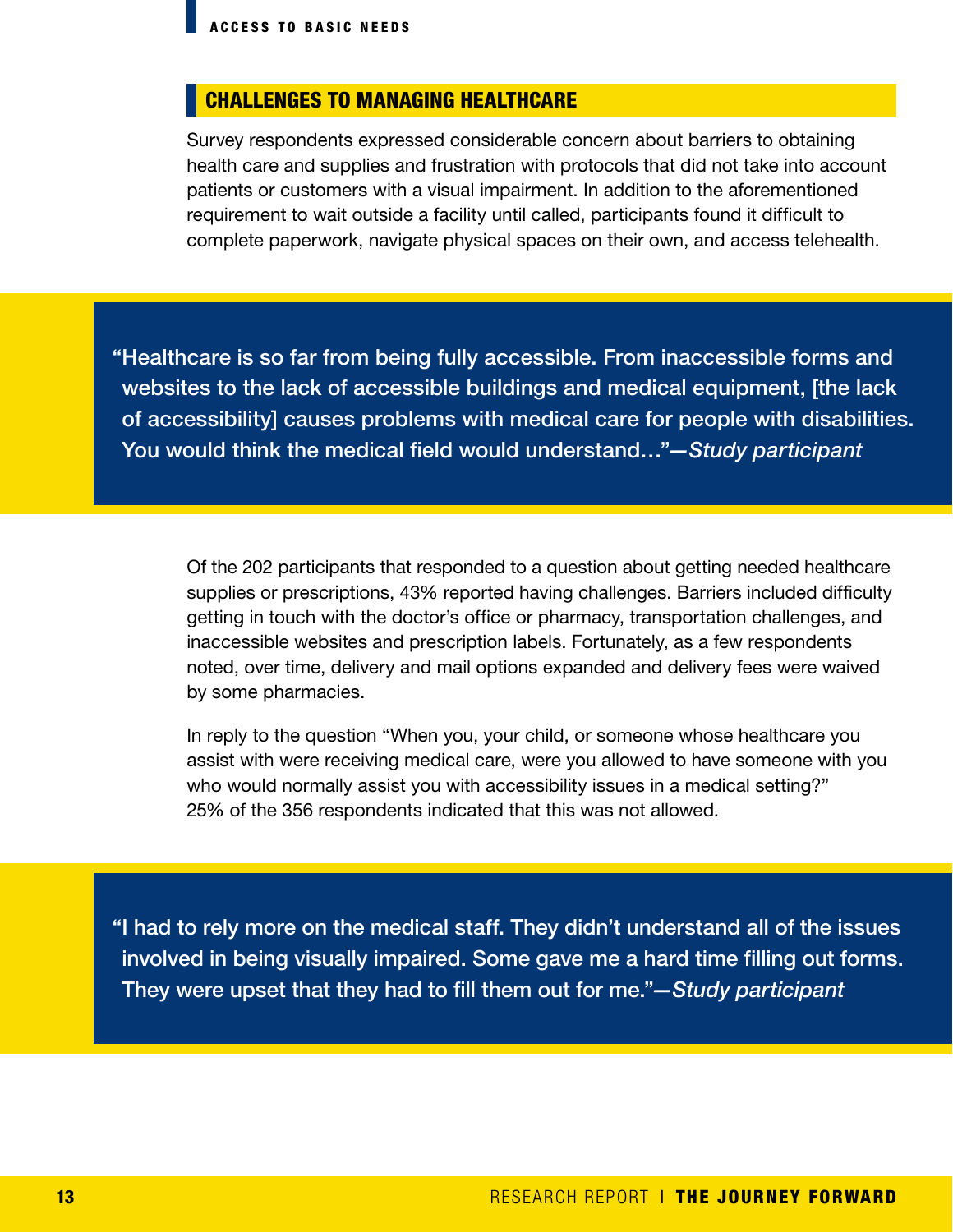Telehealth became more commonplace during the pandemic. Use of telehealth was attempted by 70% of survey respondents during this period and 57% of those 330 respondents reported having accessibility challenges with telehealth platforms. Table 4 depicts accessibility challenges reported by participants.

"My doctor had to end up using FaceTime to communicate with me because I was not able to communicate with her via the telehealth platform."*—Study participant*

#### TABLE 4:

#### Select any of the accessibility challenges you experienced with Telehealth platform(s). (n=188)

| I had difficulty navigating the platform to make an appointment.                       | 77 |
|----------------------------------------------------------------------------------------|----|
| I was not able to independently log in.                                                | 60 |
| I was not able to position the camera in a way my healthcare provider<br>needed me to. | 59 |
| I was not able to read information provided through the system,<br>e.g., chat.         | 52 |
| Buttons were not properly labeled to be read by my screen reader.                      | 52 |
| I was not able to privately communicate with healthcare professionals.                 | 49 |
| I was not able to electronically sign documents.                                       | 43 |
|                                                                                        |    |
| The platform was not available on my preferred electronic device.                      | 24 |
| Other.                                                                                 | 28 |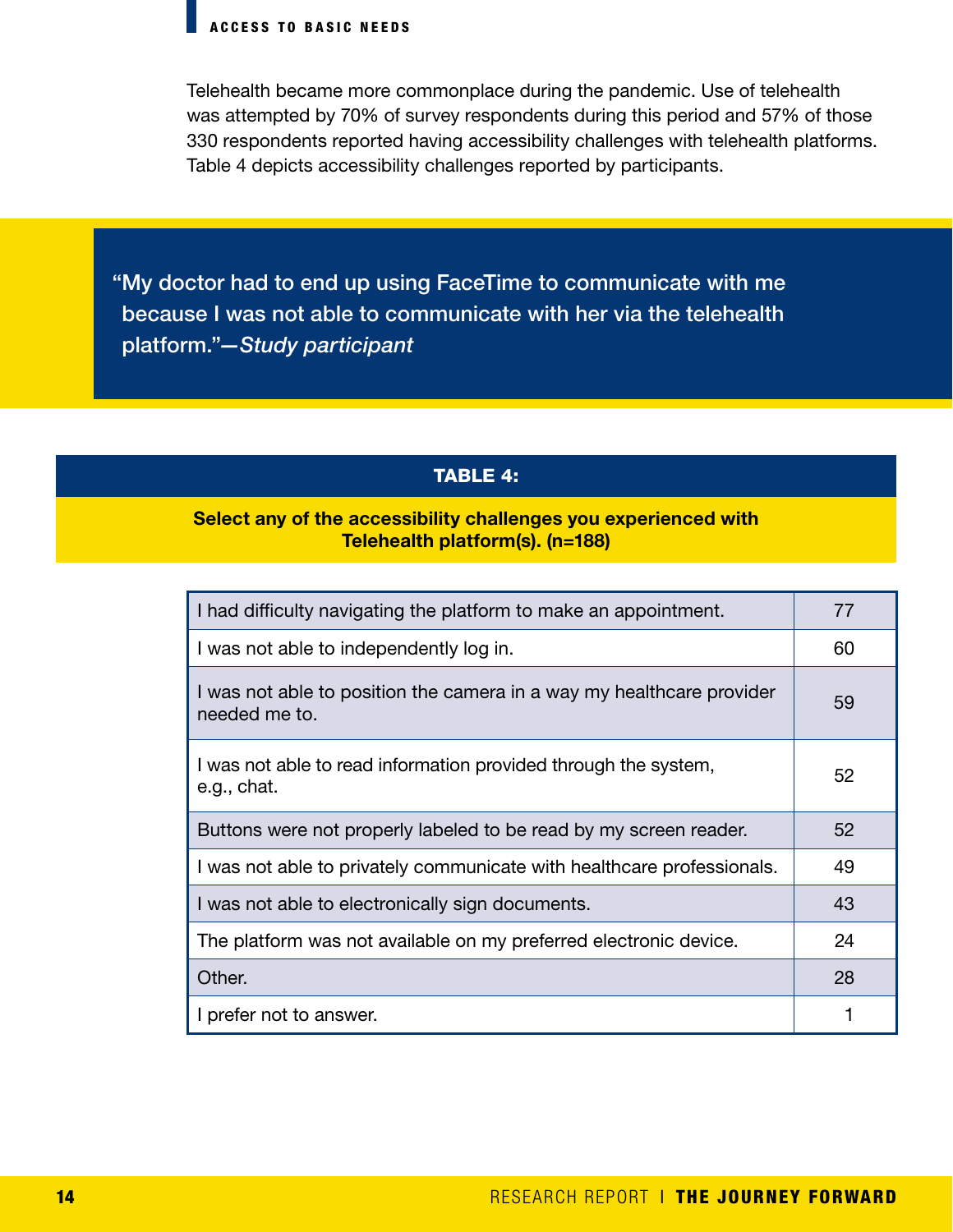This was identified by some as a problem when relying on telehealth for mental health services. Fifty-seven percent of respondents reported experiencing changes in their mental well-being during the COVID-19 pandemic, and 12% of those 255 respondents reported that they did not have access to the resources necessary to support their challenges with mental well-being.

"I had more anxiety [with] COVID-19, testing, vaccination, and lockdowns. The counseling I received helped me ease my anxiety."*—Study participant* 

"[There needed to be] more telehealth appointments, especially for mental health. I live in an area without public transportation of any kind, so travel to appointments can be exceedingly difficult."*—Study participant*

#### CONCERNS ABOUT OBTAINING FOOD

The *Flatten Inaccessibility* study found that 59% of respondents had concerns about having access to food, meals, and supplies as a result of the COVID-19 pandemic. Many of the respondents used a variety of means, including a friend or family member, local delivery service, or online app, to access these necessities. As COVID-19 progressed, all of these lines of access became compromised, and the results of the *Journey Forward* survey showed that concern was warranted. Almost half (45%) of all survey participants reported that they experienced challenges with having food, groceries, or supplies delivered during the pandemic. Accessibility problems with online ordering apps were reported by more than 40% of survey participants. In addition, a number of other challenges, outlined in Table 5, were experienced.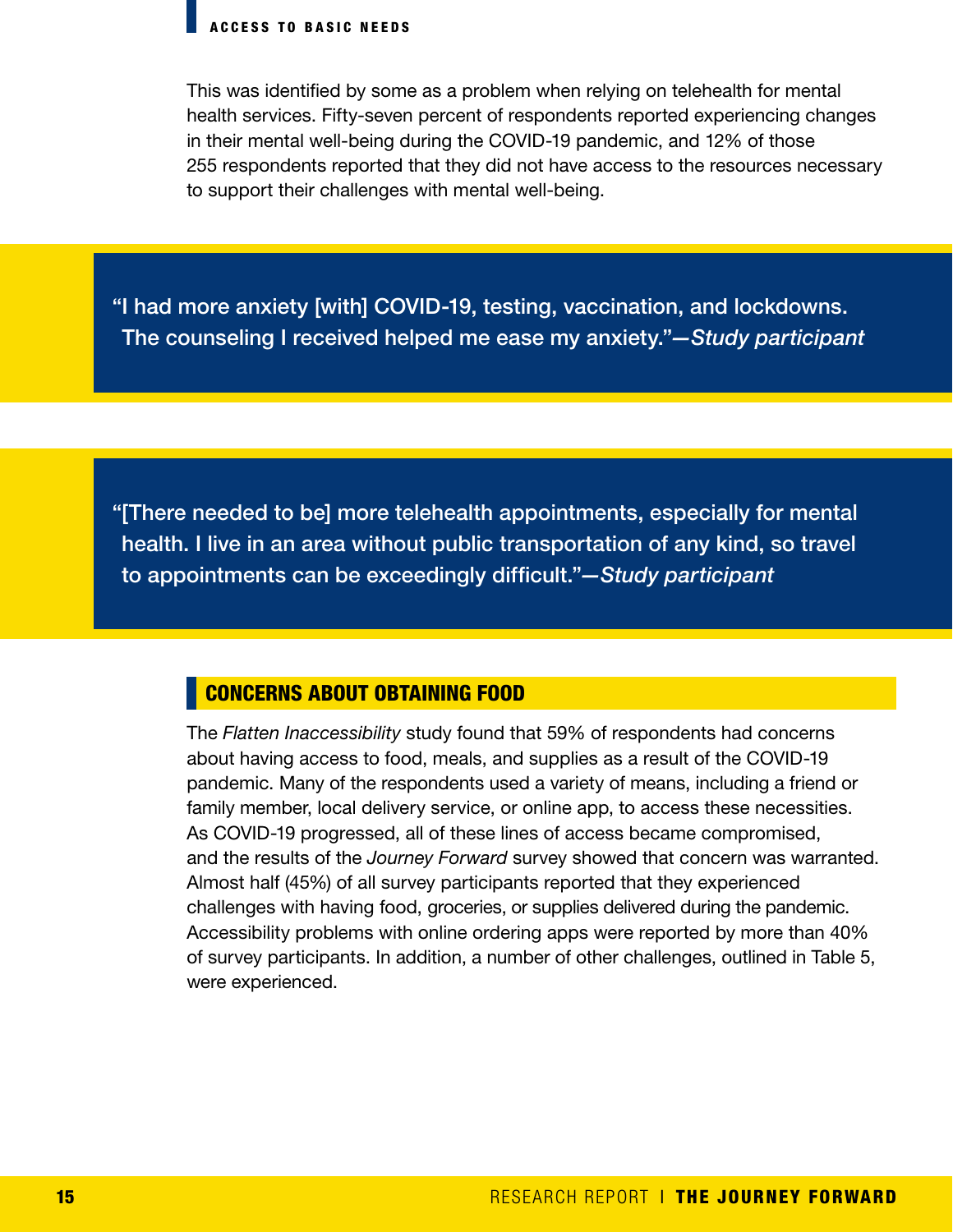#### TABLE 5:

#### Please check any of the additional challenges that you experienced while having food, groceries, or supplies delivered. (n=204)

| All the delivery times were filled.                                                                    | 89 |
|--------------------------------------------------------------------------------------------------------|----|
| The added cost of delivery meant I had to do without something<br>else to afford the cost of delivery. | 70 |
| I was able to place my order but was not notified when my<br>food/groceries arrived.                   | 64 |
| The food/grocery service did not deliver in my area.                                                   | 42 |
| The company would not accept my SNAP benefits.                                                         | 41 |
| I could not afford delivery.                                                                           | 14 |
| Other.                                                                                                 | 10 |
| I prefer not to answer.                                                                                |    |

#### BARRIERS TO INDEPENDENT VOTING

Eighty-one percent of respondents participated in the November 2020 presidential election and 67% of those voted by mail-in ballot. In the open-narrative question associated with voting experience, 20% of survey participants reported needing to request sighted assistance to complete their ballots, compromising their ability to vote independently and privately.

"Our state government announced an accessible PDF that could be filled out, printed, and returned in an accessible envelope to our local town hall. However, my town hall was not informed of the procedure and refused to accept the PDF I filled out. I found out early enough that I was able to have a friend help me fill out the normal mail-in ballot, but I was disappointed that our secretary of state had not communicated with my town hall to help me vote independently."—Study participant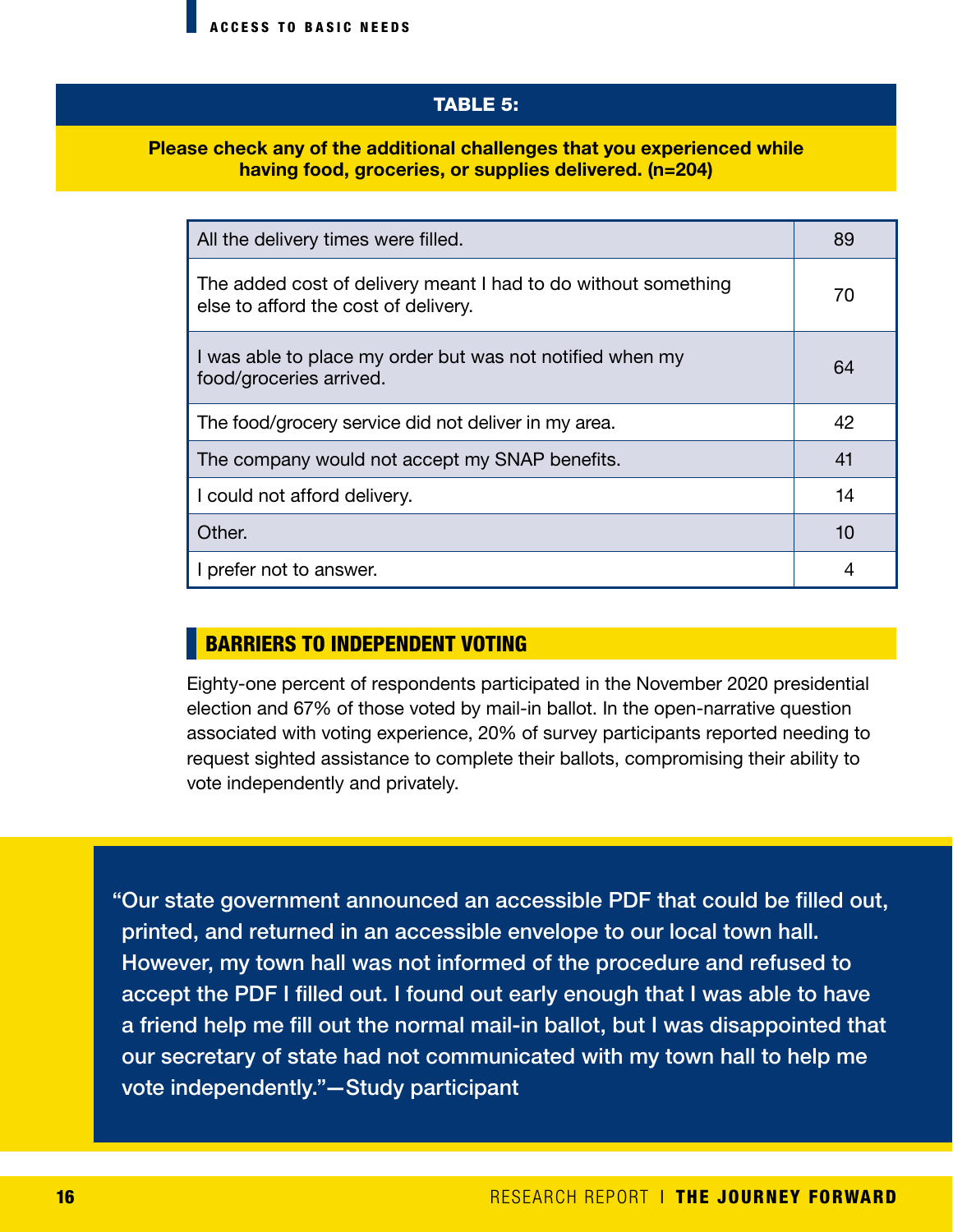#### ACCESS TO BASIC NEEDS

As the *Journey Forward* study shows, issues identified in *Flatten Inaccessibility* at the start of the COVID-19 pandemic continued unresolved over an extended period, including ongoing problems with transportation, maintaining safety, and access to medical care and supplies, food, and independent voting. As the survey responses illustrate, participants found it frustrating and sometimes unsafe when they encountered accessibility problems and exclusionary processes.

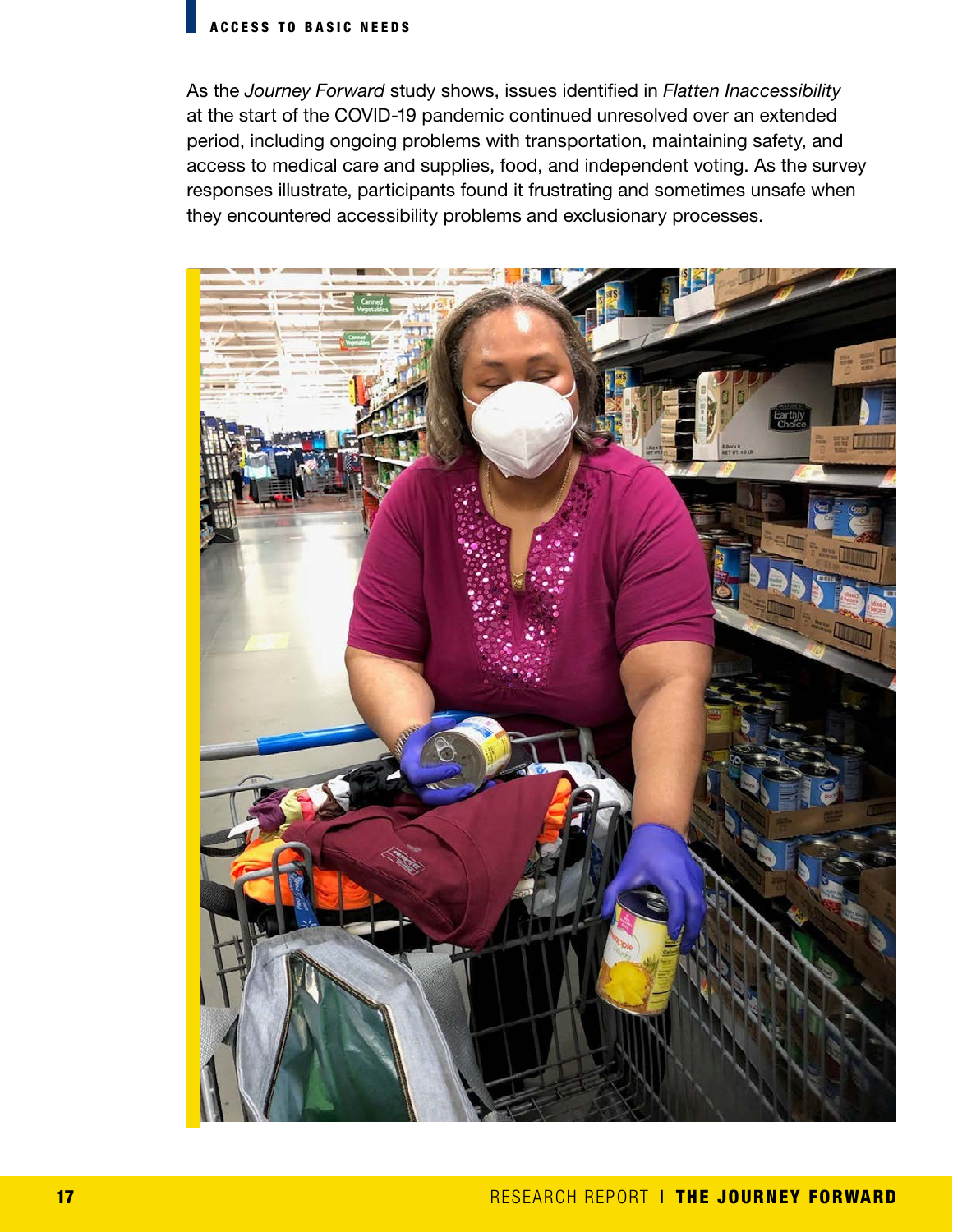## FINAL THOUGHTS

It is evident that the participants in the study experienced vast challenges during the COVID-19 pandemic. At the same time, participants demonstrated a great capacity for resilience. Despite facing isolation, unsafe or uncertain transportation, and compromised access to medical care and meals, study participants also wrote about strategies for carrying on. They shared some unexpected positives, such as enjoying seminars, concerts, and other entertainment via an expanding array of streaming services. Study participants leveraged problem solving and social connections to meet the unique challenges of the pandemic for those who are blind, have low vision, or are deafblind.

"Before COVID, it was pretty isolating being what I am. After COVID, it was extremely isolating! Luckily, I have a core group of friends and we support each other. None of us became ill, and we all managed to get through this together although we don't live close to each other. Although we all have our loved ones and families, being blind and or visually impaired, we had that special edge to what was going on that only we could understand."*—Study participant*

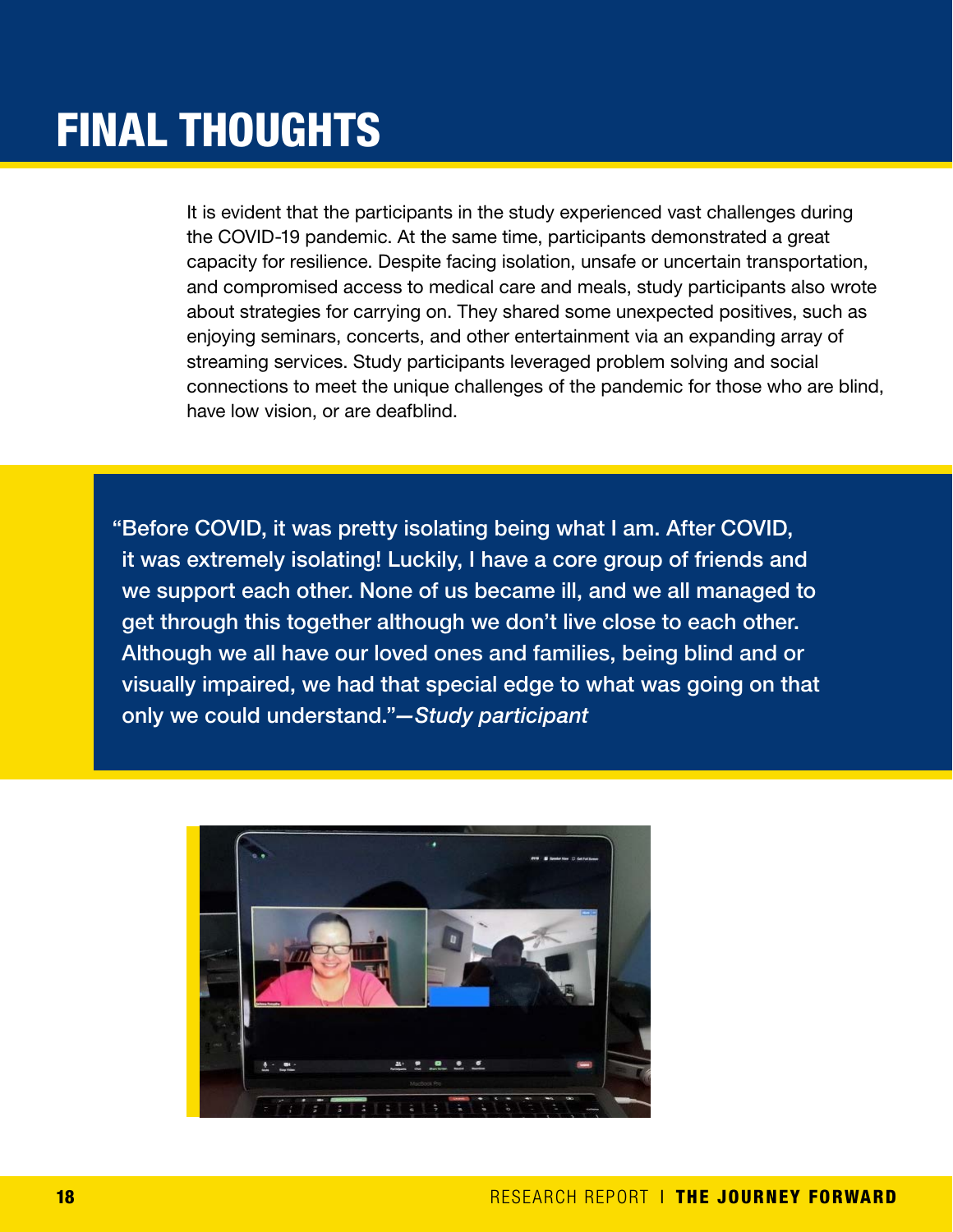The recommendations in this report are limited to the areas investigated in this study and researchers' understanding of survey responses. Most of the recommendations reflect well-established and widely accepted practices that, nonetheless, have not been fully and broadly implemented, as demonstrated in this report.

#### TRANSPORTATION ACCESS

- State and local transportation agencies should evaluate routes that were restricted during the pandemic and establish a plan for returning to full and equitable operating capacity that accommodates the needs of non-drivers.
- State and local transportation agencies should evaluate adding on-demand transit options that are fully accessible to people with disabilities to provide additional capacity for serving the needs of non-drivers, especially in areas without easy transit access and during non-peak hours and weekends.
- The federal government should keep the COVID-19 mask mandate for transportation in place until the risk to people with disabilities and other people at high-risk of COVID-19 is significantly lessened. State and local governments should continue to encourage mask wearing and enforce mandates on transportation.

#### COVID-19 PREVENTION

- State and local governments should continue to encourage mask wearing in high density locations. Healthcare facilities should require masking as long as the pandemic lasts, so that at-risk individuals feel comfortable seeking medical care.
- The federal government should continue to make high-quality N-95 masks available to individuals, including blind and low vision people who may need to continue wearing masks in high-touch situations or when they cannot see whether other people are taking precautions against COVID-19.
- The federal government should fund research and development into fully accessible at-home rapid COVID-19 testing and require testing providers to make their tests accessible to people with disabilities.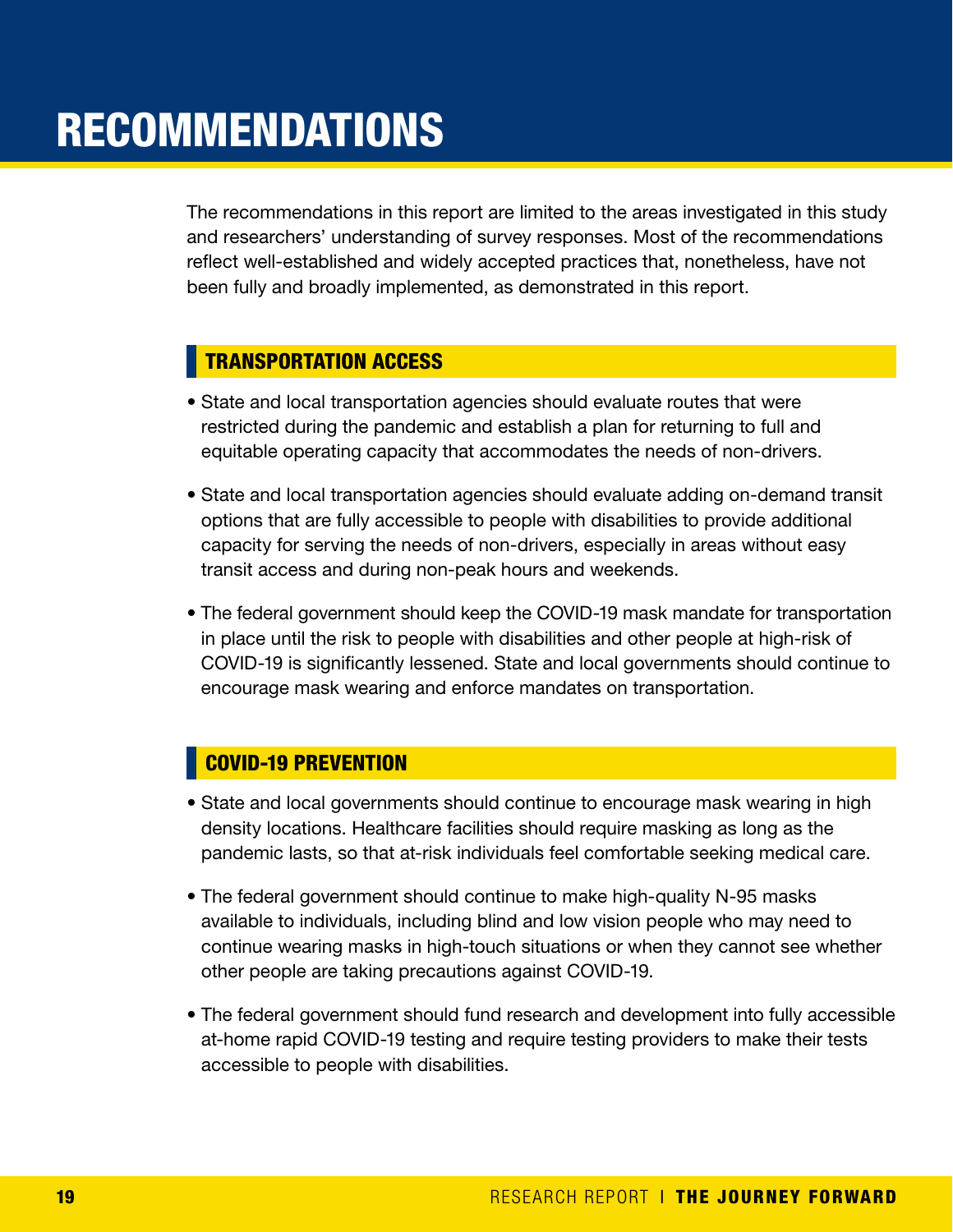- Websites and applications providing information about COVID-19 should be fully accessible to people who are blind or have low vision. Charts, maps, and graphs should be accessible and/or include additional text that provides full access to users who cannot visually access the information. Videos should include audio descriptions and captioning. The Web Content Accessibility Guidelines (WCAG) provides recommendations for internationally recognized standards for developing accessible websites.
- States and local governments should continue to provide easy access to COVID-19 testing, including options for in-home testing as long as COVID-19 presents a public health risk.
- Vaccination and testing facilities must be accessible to non-drivers accessing facilities by foot, bus, rideshare, bike, or other modes. Information about using non-car transportation modes, especially when the individual is symptomatic, should be made widely available.
- Vaccination and testing appointment websites must be fully accessible, so that individuals can access information about the vaccine and independently book a vaccine appointment. Information about available transportation options should be provided before or during booking. The Web Content Accessibility Guidelines (WCAG) provides recommendations for internationally recognized standards for developing accessible websites.
- Public health agencies should incorporate lessons learned from the COVID-19 pandemic to prepare for future pandemics and other emergencies by incorporating the needs of blind and low vision people into planning from the outset.

#### HEALTHCARE ACCESS

- Healthcare facilities must accommodate and plan for non-drivers. Allowing individuals who cannot drive or arrive by car to wait indoors while wearing a mask or following other COVID-19 prevention measures or providing a bench protected from the weather is likely a reasonable accommodation that removes barriers and supports the needs of people with disabilities who cannot drive. Federal civil rights laws covering healthcare remain in effect, even during emergencies such as the COVID-19 pandemic.
- Healthcare facilities should be physically accessible, and users need access to fully accessible patient forms, post-visit instructions, and other forms of communication. Medical staff from the front desk receptionist to the surgeon should be trained to interact effectively with people with disabilities. AFB has developed *Best Practices Guide for Hospitals Interacting with People Who Are Blind or Visually Impaired* [3].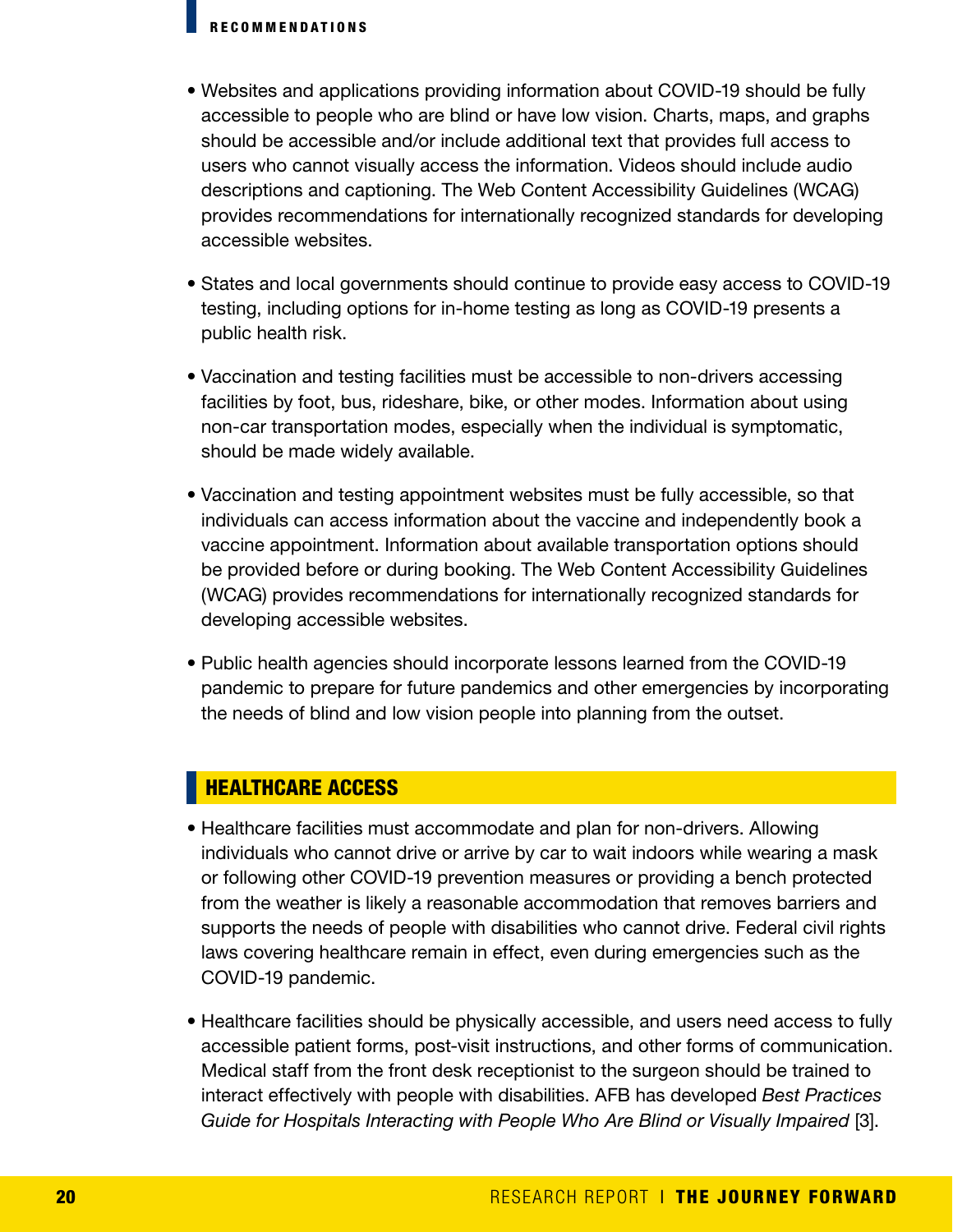- In some cases, people with disabilities need a support person while in the doctor's office or hospital to provide communication and access support. The Office of Civil Rights at the Department of Health and Human Services has clarified provider responsibilities for ensuring people with disabilities have access to a support person either in person or remotely.
- Healthcare websites, telehealth, and electronic health records must be fully accessible. Patients who are blind or have low vision should be able to independently navigate the platform, log in, use chat and email features, read clinical information, complete forms, and activate buttons. The Web Content Accessibility Guidelines (WCAG) provides recommendations for internationally recognized standards for developing accessible websites, serving as a starting point for accessible digital health websites and applications.

#### ACCESS TO FOOD AND SUPPLIES

- Grocers should work with state agencies to accept SNAP (Supplemental Nutrition Assistance Program) benefits for online ordering and delivery.
- Grocers and pharmacies should make online ordering accessible to people who are blind or have low vision. The Web Content Accessibility Guidelines (WCAG) provides recommendations for internationally recognized standards for developing accessible websites.
- Grocers may consider implementing a delivery-scheduling preference for people with disabilities, older adults, and other non-drivers for whom delivery is not merely a convenience but a means of access to food and other necessary supplies.

#### VOTING ACCESS

- States should ensure that voters with disabilities have access to accessible ballots and ballot-marking devices that are fully functional and operational at every polling station. Additionally, states should implement and coordinate with local election boards to provide fully accessible electronic absentee voting for people with disabilities.
- State election agencies must coordinate with local election officials to fully implement accessible voting policies and practices.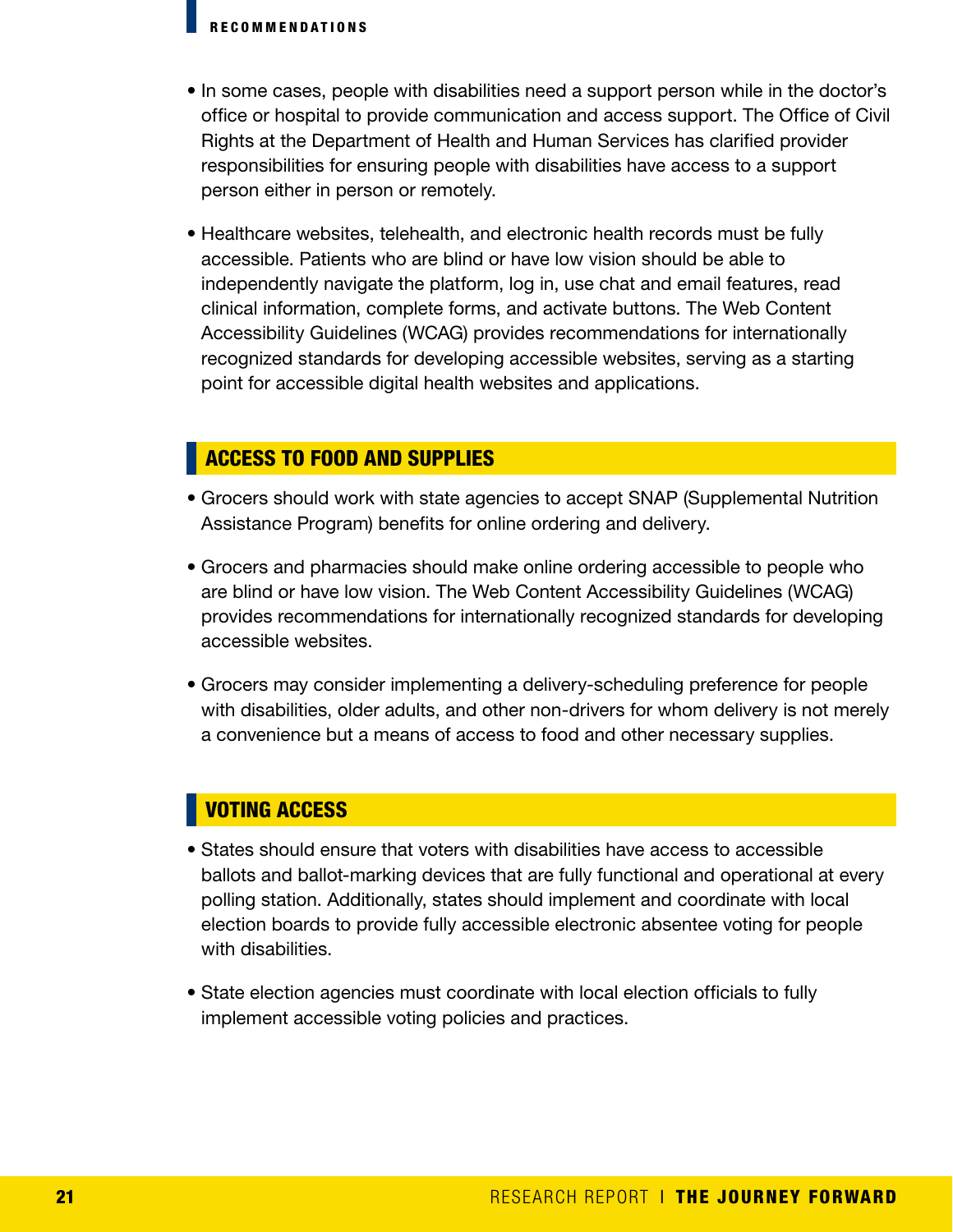When study participants were asked for recommendations, there were many, but summing it up, one replied:

"I really don't know [what advice to give authorities], as this would mean they have to be thinking about the needs and concerns of minority groups before something like this happens. When vaccines opened up to senior citizens, it was so obvious that no one thought ahead to the unique challenges they might have trying to sign up due to lack of tech experience, transportation, and other factors. The same is true of [people with disabilities]. Our needs are often not thought about."*—Study participant*

#### APPENDIX: DATA TABLES

An extensive set of survey data tables is available at www.afb.org/JF

#### **REFERENCES**

[1] Rosenblum, L. P., Chanes-Mora, P., McBride, C. R., Flewellen, J., Nagarajan, N., Nave Stawaz, R., & Swenor, B. (2020). *Flatten Inaccessibility: Impact of COVID-19 on Adults Who Are Blind or Have Low Vision in the United States.* American Foundation for the Blind. [www.afb.org/Flatten](https://www.afb.org/research-and-initiatives/flatten-inaccessibility-survey)

[2] Bleach, K., Fairchild, N., Rogers, P., & Rosenblum, L. P. (2020). *Improving Transportation Systems for People with Vision Loss.* American Foundation for the Blind. [www.afb.org/ImprovingTransportation](https://www.afb.org/sites/default/files/2020-03/Improving-Transportation-Systems-People-Vision-Loss.pdf)

[3] American Foundation for the Blind. (2022). *Best Practices Guide for Hospitals Interacting with People Who Are Blind or Visually Impaired.* [www.afb.org/Healthcare](https://www.afb.org/research-and-initiatives/serving-needs-individuals-visual-impairments-healthcare-setting)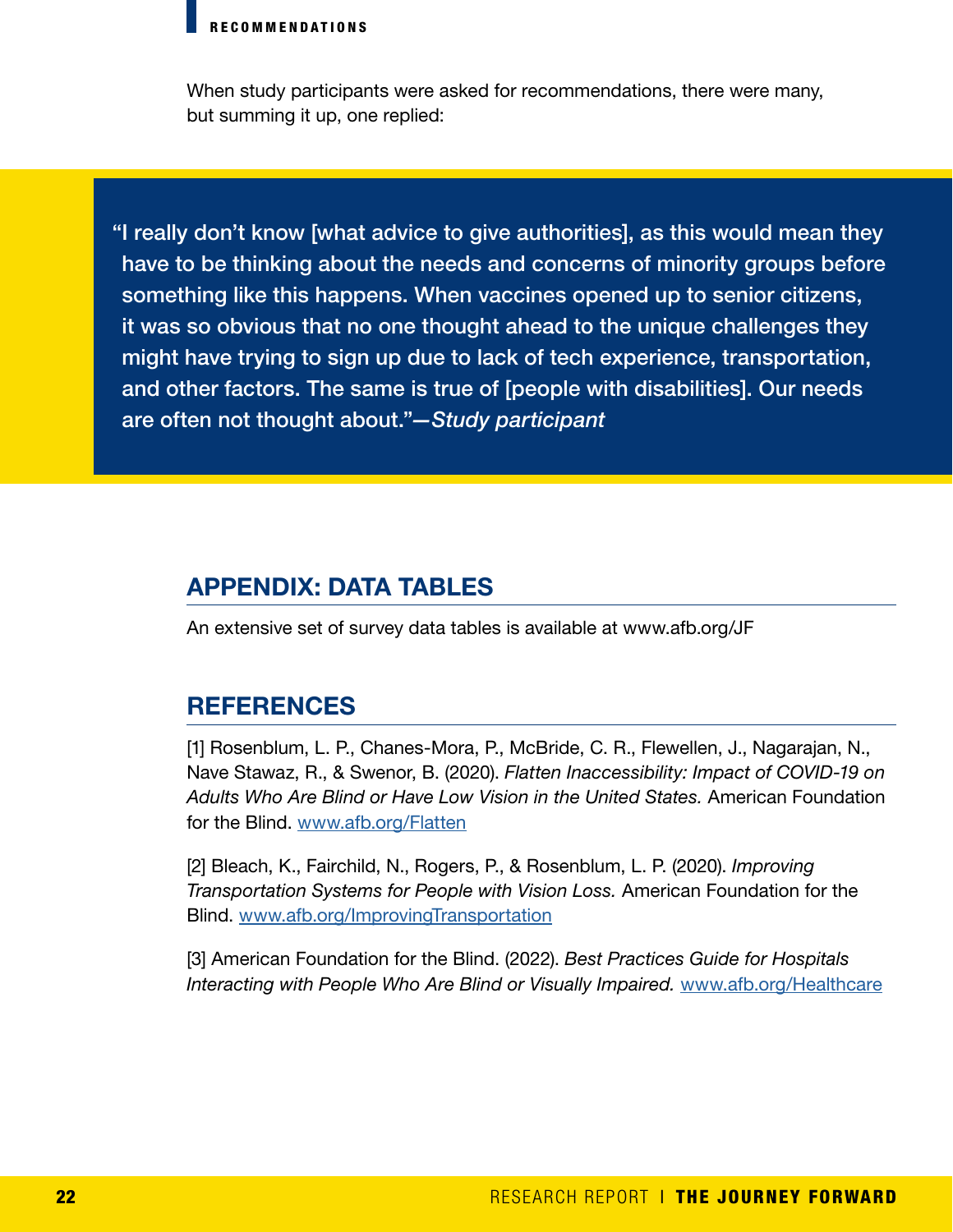### For more information on this report,

### please visit: [afb.org/JF](https://www.afb.org/research-and-initiatives/covid-19-research/journey-forward)

#### **EDITORIAL AND DESIGN**

Elizabeth Neal, AFB Director of Communications Michael Raso, Graphic Designer, [Bruno's Branded House](https://www.brunosbrandedhouse.com/)

#### **FOR MEDIA INQUIRIES**

John Mackin, AFB Public Relations Manager 212.502.7627 jmackin@afb.org